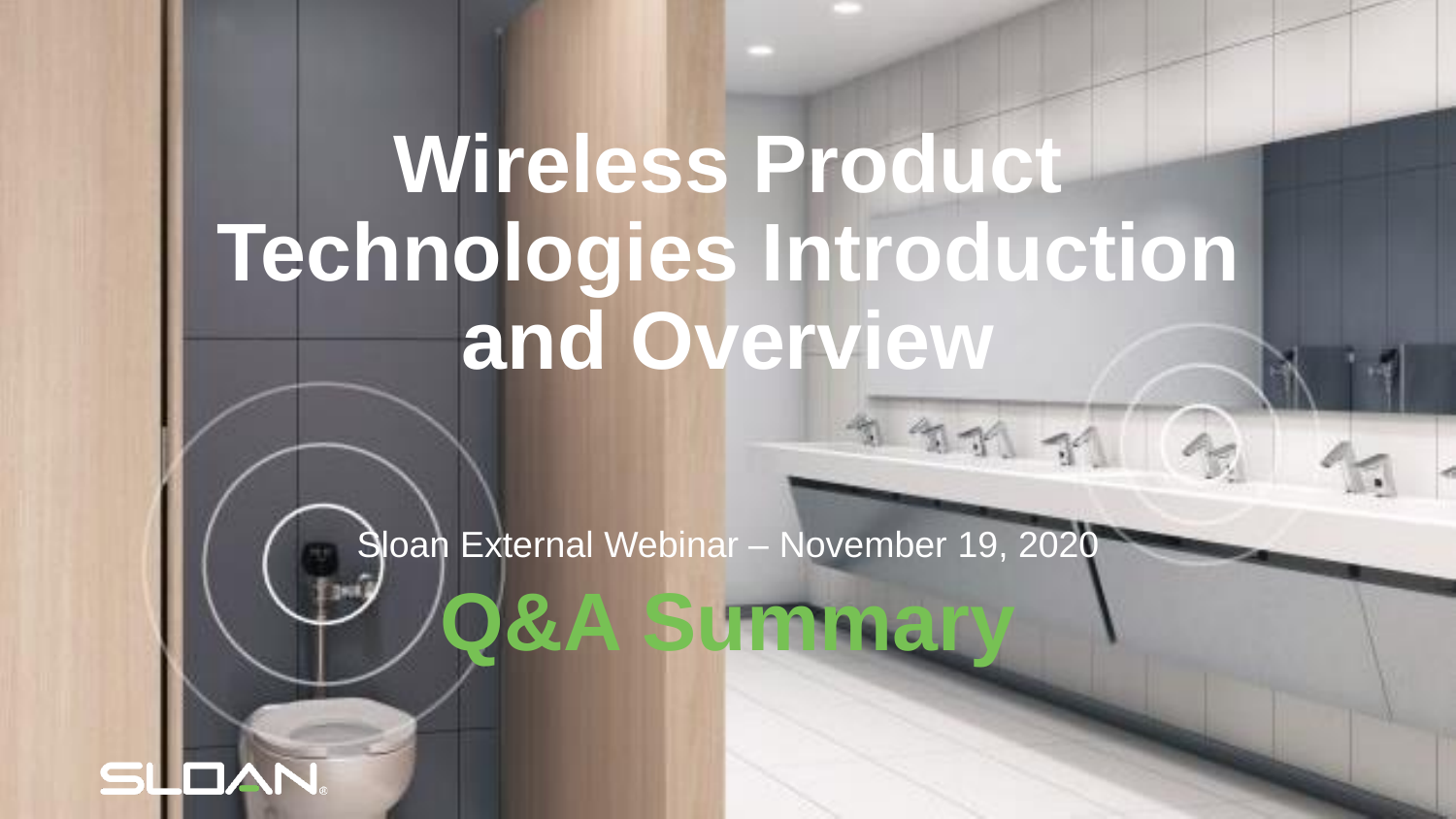**Q: If I want to send my customers a link to information about Sloan connected products that use the Sloan Connect app, where is the base place to send them?**

**A:** Our landing page for Sloan Connect is [HERE](https://www.sloan.com/design/connected-products). We also have webinars focusing on [PWT \(Programmed Water Technologies\)](https://www.sloan.com/resources/education/webinars/programmed-water-technology-launch-overview-enhancements) and [Tooshlights](https://www.sloan.com/resources/education/webinars/introduction-tooshlights-restroom-traffic-management-system).

### **Q: My facility already has Sloan touch-free faucets, and I want Sloan Connect technology. How do I know if we already have that without having to purchase new faucets?**

**A:** The quickest and easiest way to determine if your Sloan products include Sloan Connect technology or if they could be upgraded to incorporate it is to contact your local Sloan Rep.

Use the [Sloan Rep Locator Tool](https://www.sloan.com/company/support/where-to-buy) to find the Sloan Representative closest to you.

#### **Q: Are there any videos from Sloan that show how Sloan Connect works?**

**A:** Yes. Optima faucets with Sloan Connect can be seen in the video [HERE](https://vimeo.com/282573819). The Sloan Connect app being used can be seen [HERE](https://vimeo.com/472228825).

#### **Q: How do I know whether a Sloan automatic touch-free sensor faucet includes Sloan Connect functionality or if I need an EAF-1025 BT Adapter to make it function with Sloan Connect?**

**A:** All Sloan EBF and ETF Optima faucets manufactured since August 2018 are Sloan Connect-capable. Many EAF and all EFX (BASYS) faucets manufactured after 2015 can be upgraded to Sloan Connect with a EAF-1025 BT Adapter.

The Sloan online [Faucet Finder](https://www.sloan.com/commercial-bathroom-products/product-configurator/faucets) tool sorts Sloan Connectcapable faucets by using the menu on the left hand side of the tool to filter by "Smart Faucet". It sorts by faucets that either include Bluetooth or require a Bluetooth adapter.

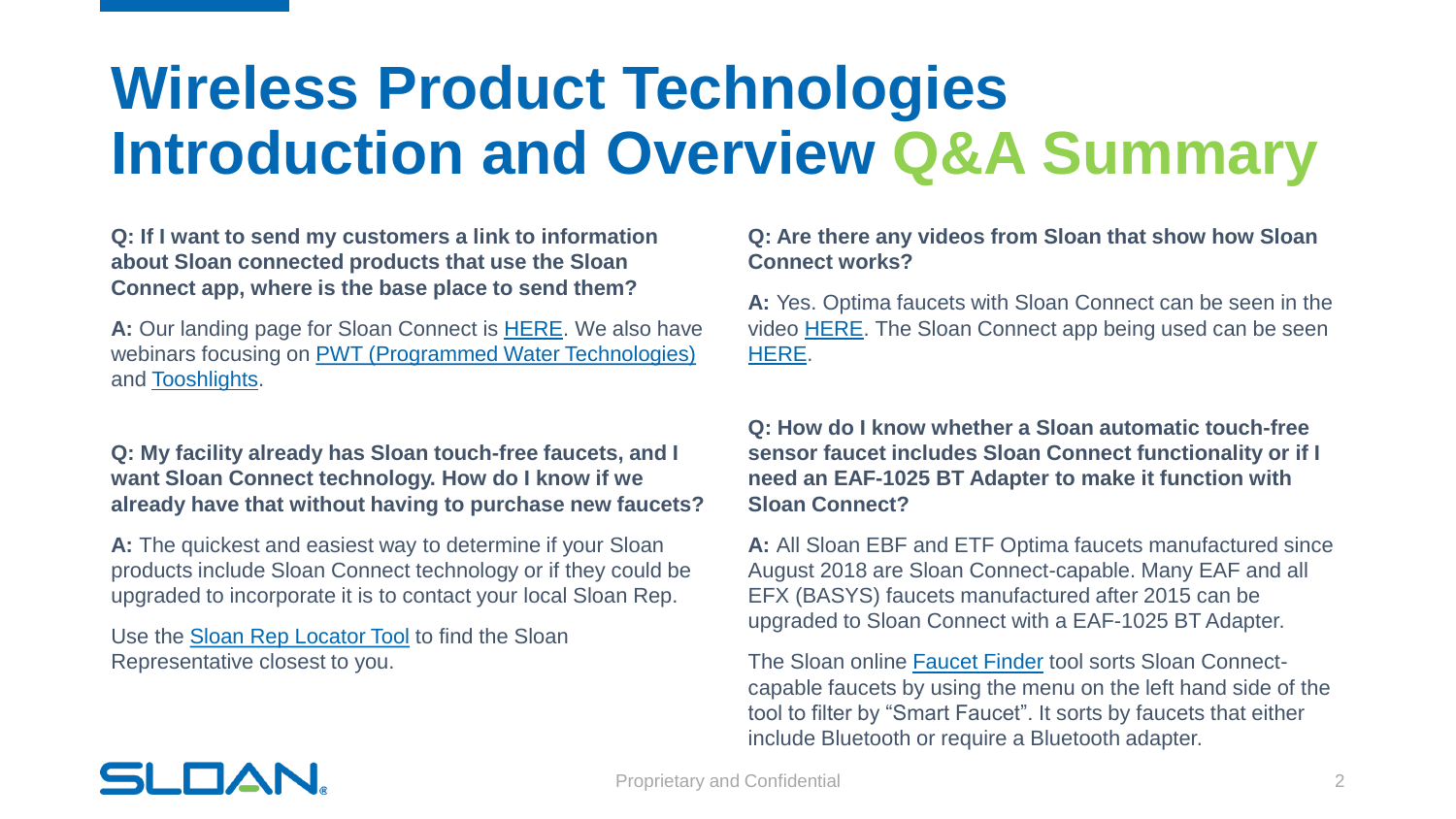#### **Q: Is the PWT management software able to adapt to a facility BMS (Building Management System)?**

**A:** Yes. The Sloan PWT2 software supports Modbus BMS protocols. If BMS integration is desired an optional Modbus application software package is available.

#### **Q: Can PWT buttons be replaced with proximity sensors?**

**A:** Proximity (capacitance) sensors are not ideal for many applications. Due to user preference or cramped conditions, the potential for unintentional activations exists. These technologies also have a tendency to not function reliably around metal objects.

Any button used in a PWT system must match the systems they are used within and fit the holes drilled into them. To support the many various configurations with proven, durable, and reliable buttons, Sloan offers a selection of touch buttons, piezo buttons, and reed switch options.

#### **Q: Where can I get information on the PWT 8603-ESM?**

**A:** Information on the PWT 8603-ESM battery vales is available on the Sloan website. To learn more about all of the available options, please contact your local Sloan Representative using the locator tool [HERE.](https://www.sloan.com/company/support/where-to-buy)

#### **Q: Does Sloan PWT provide a ligature-resistant showerhead?**

**A:** PWT customers have the option of selecting showerheads from a variety of manufacturers including Sloan. Almost all ligature-resistant showerheads on the market can be incorporated into a PWT system.

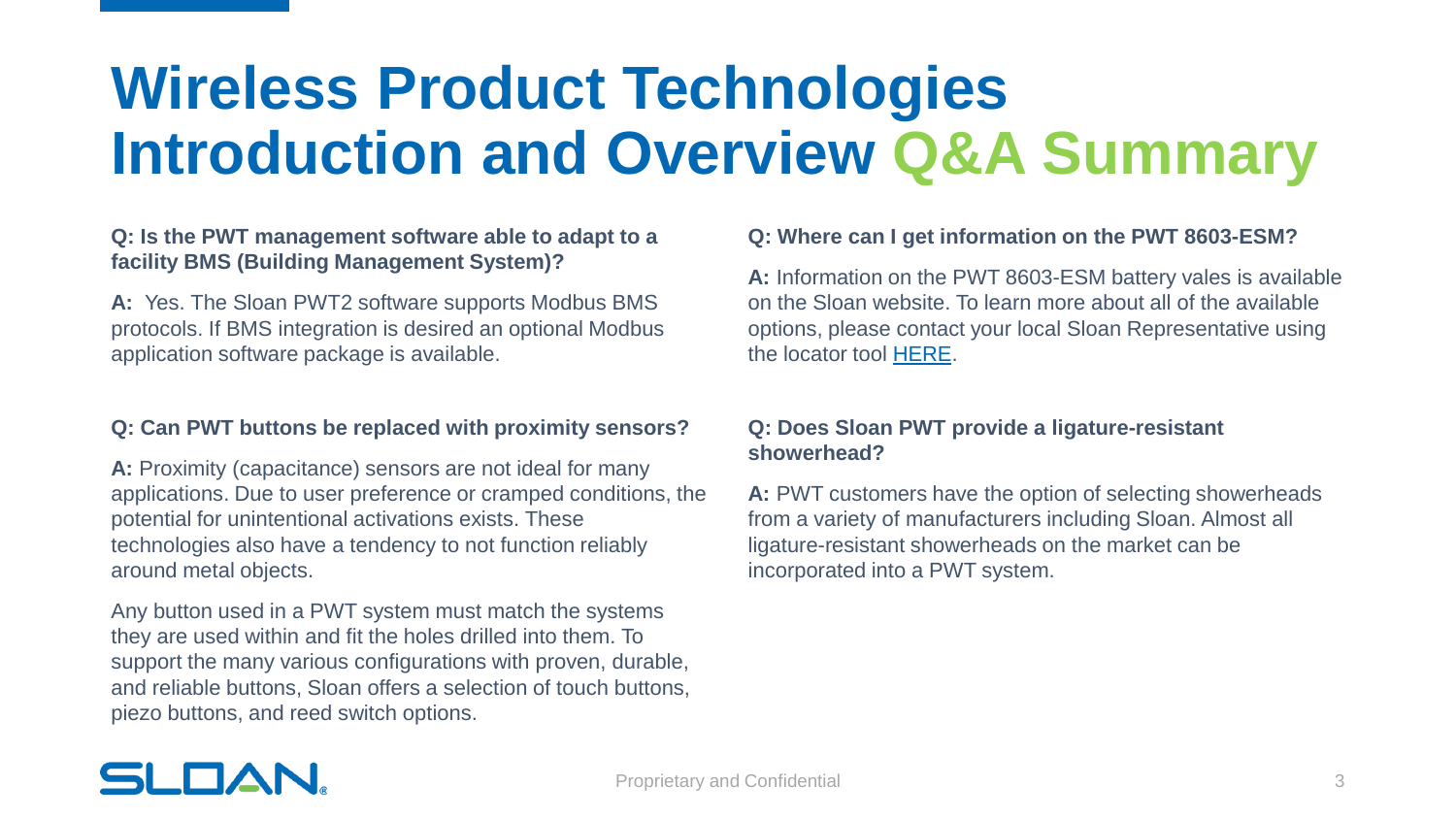#### **Q: Are Sloan's PWT solutions designed to be used in new projects, upgrades, or retrofits?**

**A:** One of the key advantages of Sloan's PWT solutions is that they are designed to be configurable for all of the above. Because Sloan invented the flushometer and other commercial plumbing products many years ago, there is a very good chance that existing facilities already incorporate Sloan products that can be retrofitted or upgraded with PWT functionality relatively quickly and economically. Our extensive installed base of PWT systems around the world means there are opportunities to upgrade these to the new PWT management console. To learn more about all of the available options, please contact your local Sloan Representative using the locator tool [HERE.](https://www.sloan.com/company/support/where-to-buy)

**Q: Using PWT, is there a way to lock out the system in the event of a shakedown - to prevent inmates from flushing contraband before officers enter a cell block?**

**A:** Yes, this can be done through the Sloan PWT management console or via the controllers in a non-communicating system.

The PWT management console software has a DISABLE feature that is scalable. It can be configured to target individual cells, pods, floors, wings, entire buildings, or any designated zone with a single Disable command.

For non-communicating applications, the Sloan MCR- 4014 and MCR-8012 controllers can be placed on dedicated circuits. This allows officers to selectively disable power supplies within a desired area as needed.

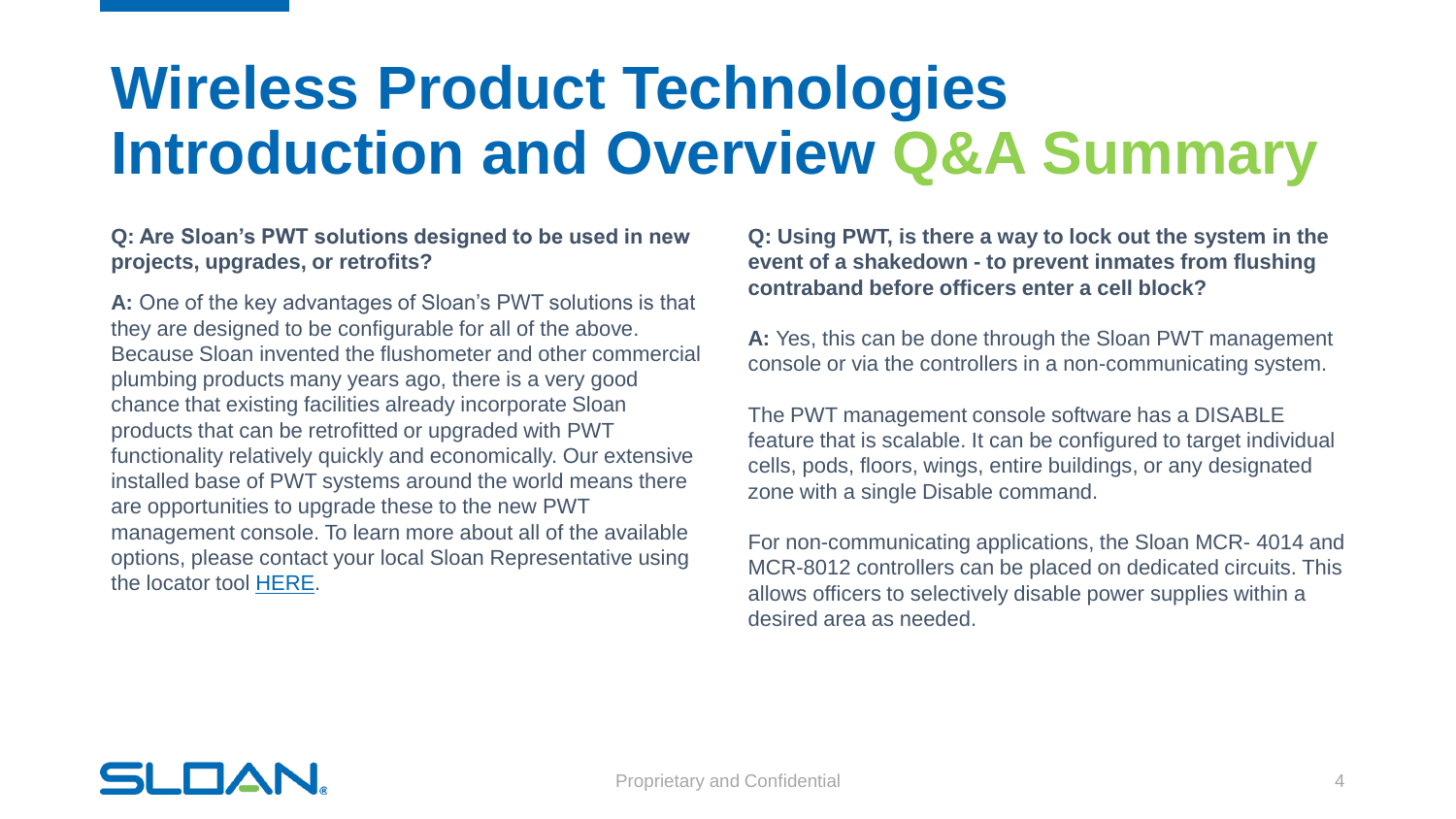**Q: In new construction, is it common to specify one manufacturer's fixtures and another manufacturer's controls?** 

**A:** Yes, it is quite common for a facility to utilize different vendors for different product groups. There may be a written specification that has one vendor noted as the "basis of design" and then identify other manufacturers or state "or equal." This provides options to help ensure a competitive bid that may be answered by multiple vendors.

### **Q: Can PWT products operate with 220V/50hZ or other power supplies for international markets?**

**A:** Yes. In North America and other locations, PWT systems are powered by 24 VAC transformers that use 120V/60hZ input. They can also be powered by locally supplied transformers as required. Please contact [Sloan Tech Support](mailto:techsupport@sloan.com) to confirm if a particular local transformer is compatible with your PWT system.

**Q: Are Tooshlights connected to Sloan flushometers, so that if a flush valve malfunctions it automatically turns the light red?**

**A:** Tooshlights are not directly connected to Sloan flushometers at this time.

#### **Q: Are these systems connected to a BMS (Building Management System), or are they stand alone only?**

**A:** The Sloan Connect-enabled products are not connected to a buildings network. PWT, Tooshlights, and the upcoming "Best" systems can be integrated with a BMS.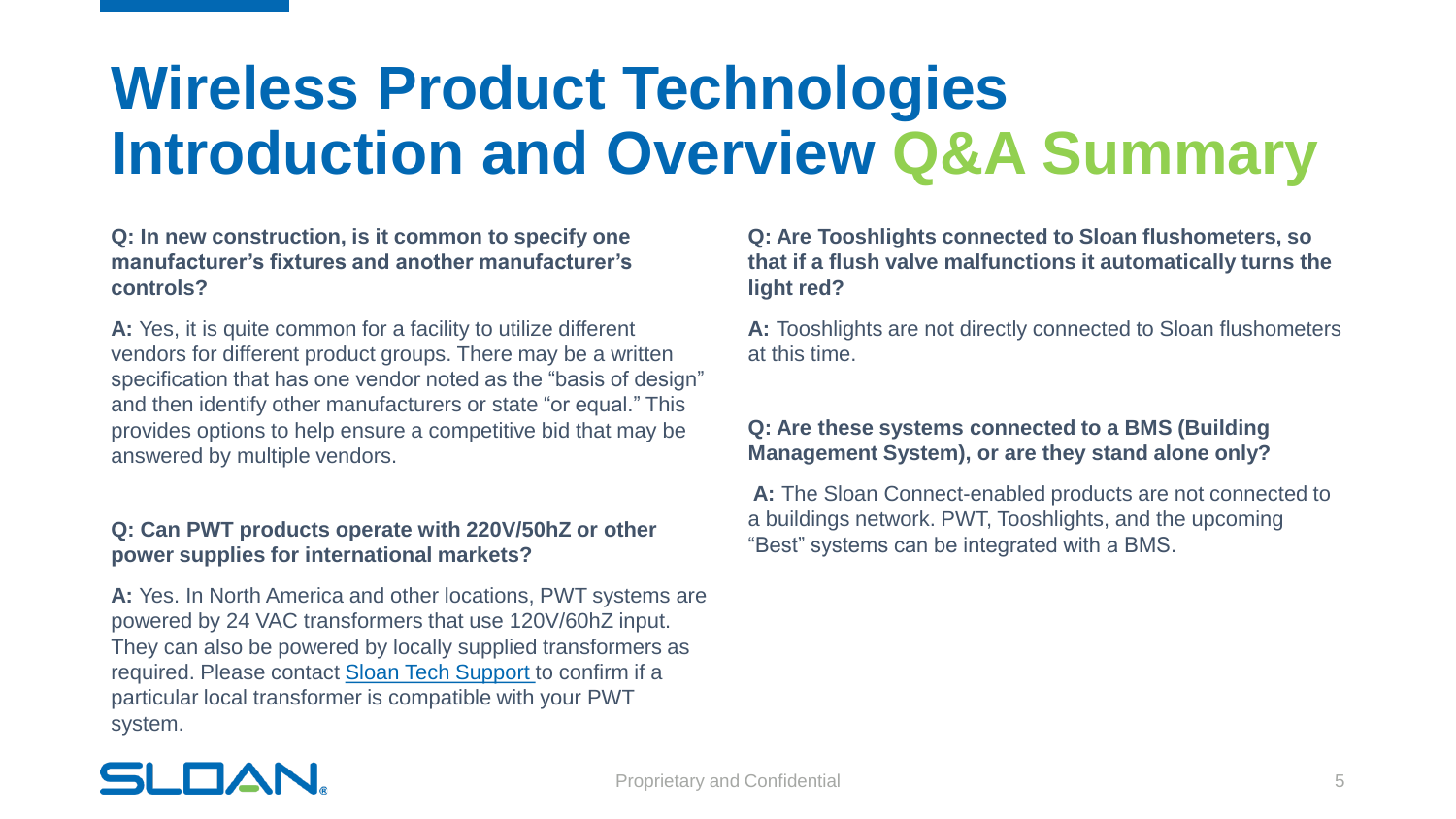#### **Q: What trade (electrician, plumber, IT) has been installing Tooshlights?**

**A:** Tooshlights installation is done by a certified team of installers. It does not require a trade electrician, and no plumbing is involved. The hubs send data to the cloud through LTE cellular, so IT doesn't need to be involved.

#### **Q: Are the Tooshlights batteries special – do you need to buy them from Sloan?**

**A:** The latch utilizes a custom lithium battery that is purchased from Sloan. The future deadbolt uses two standard AA batteries.

#### **Q: What comes in a Tooshlights kit?**

**A:** The Tooshlights kit consists of a smart latch, an indicator light, a mount, and the installation hardware.

#### **Q: If a stall door has a purse or coat hook on it, is it possible to easily block the Tooshlights transmitter?**

**A:** Typically the purse or coat hook is in the center of the door and not at the door edge where the latch is installed. If a coat or items cover the top of the latch, it will interfere with its communication with the light.

**Q: I know some partition manufacturers have a feature on the stall so if someone becomes incapacitated inside, the door can be lifted from the outside. Is that still an option with the Tooshlights latches installed?**

**A:** Yes, it is still an option.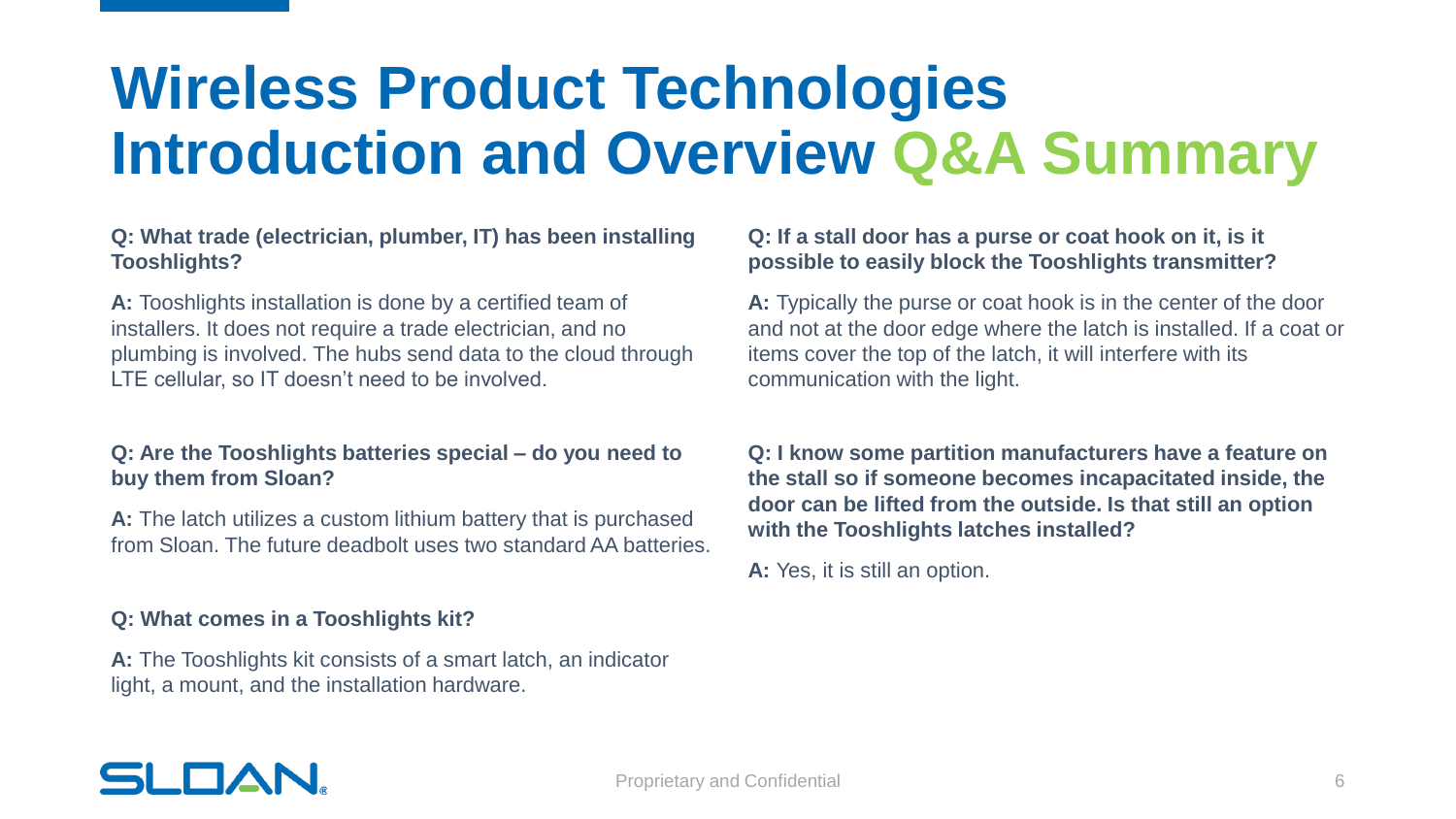#### **Q: Is the Tooshlights hub able to be used with the rest of the connected restroom products?**

**A:** For now, the Tooshlights hub is a separate product and provides its own data stream.

### **Q: Is your Tooshlights lock hardware compatible with, say, All American Metal Partitions, Lenox, Mills, or the likes?**

**A:** The latch hardware is compatible with most partition doors. One exception is glass partition doors, which cannot be drilled.

### **Q: What is the Tooshlights warranty, and who will be providing technical assistance?**

**A:** There is a 1 year warranty on Tooshlights products. For technical assistance, you can contact Tech Support at Sloan. **Q: In the Sloan IoT world, how come occupancy cannot be triggered by the Sloan flushometer I/R sensor? Saves on latch issues and no customer would suspect flushometer activation. I imagine even before IoT capability something in the sensor could send a signal.** 

**A:** Using the latch to identify stall occupancy covers scenarios where an individual is in the stall for all purposes. It captures usage when someone isn't close enough to the flushometer to activate it. It also times the total time in the stall for cases when someone may remain inside long after the flushometer activation.

### **Q: Who is typically driving the Tooshlights specification? Architect, Owner, etc?**

**A:** The specification may be driven by different groups, depending on the type of installation. If it is new construction or a major renovation, a designer or architect could drive the spec. In upgrade or retrofit scenarios, the spec may be driven by the facilities manager and owner.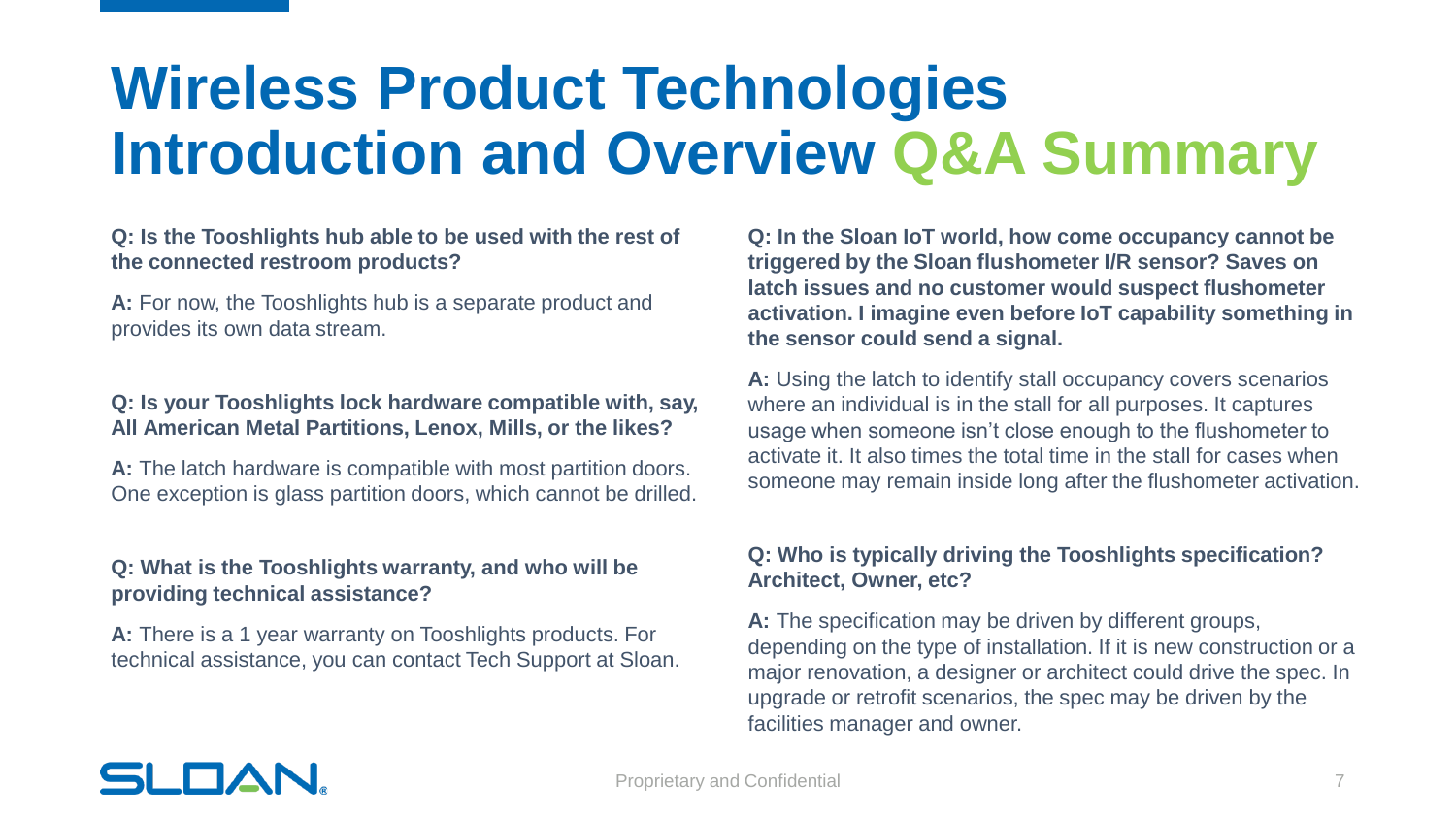#### **Q: What is the magnitude of cost for Tooshlights systems? For instance, a restroom with 10 partitioned typical stalls?**

**A:** A price list will be available. In general, a system requires the purchase of a latch kit for each stall, an ethernet cable for each light, and a hub. In retrofit or upgrade scenarios, a patch plate kit will be required to cover the holes and dents left from the previous latch.

### **Q: Please describe the Tooshlights literature that will be available and how we can access samples.**

**A:** There is an eight-page brochure and a short sales video available. In addition, Sloan has a Tooshlights landing page and product pages on the Sloan website. BIMs are available, as well. Sample kits will be available early 2021 and will include all three light and mount styles, a latch, and a deadbolt.

#### **Q: Can Tooshlights be mounted vertical and horizontal?**

**A:** The lights should be mounted vertically so they can communicate with the latch or deadbolt beneath it.

#### **Q: We deal mostly with plumbers for our plumbing installations. Who would be the typical installer in the case of Tooshlights?**

**A:** Tooshlights has three installation organizations that typically install the system, and each is certified to install the product. The product can be installed by a maintenance individual if desired, and installation instructions are available.

### **Q: After installation, is there a Maintenance schedule for Tooshlights?**

**A:** Tooshlights requires little maintenance. Battery power levels should be checked after three years, or sooner in high usage areas.

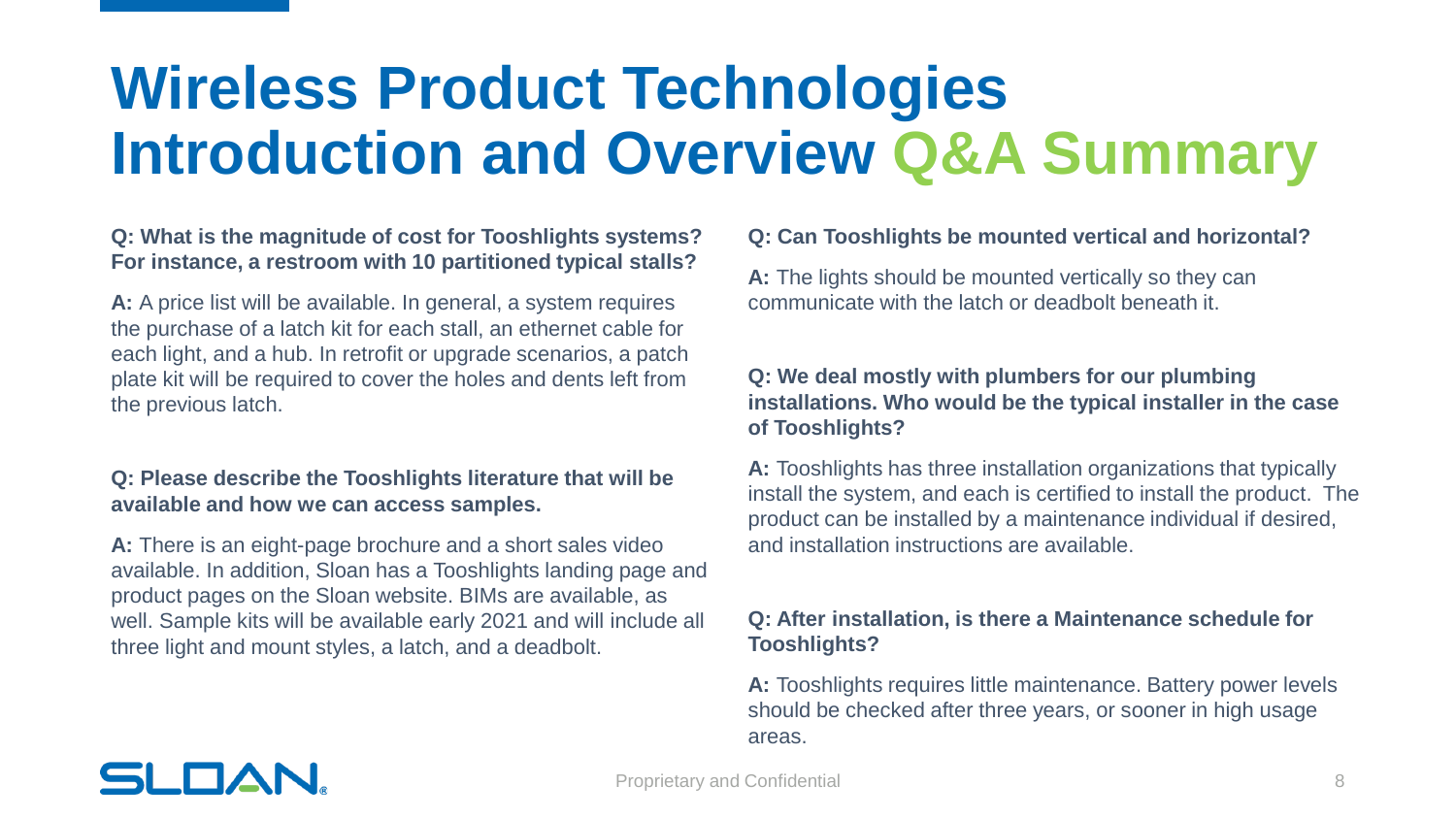**Q: I am just wondering if there are plans for some sort of Tooshlights ROI information that is compiled that will be part of the sales materials... Said another way, how can we make the case for the large initial costs (which you did not indicate but I am assuming these are costly)?** 

**A:** The key case is in customer satisfaction and in a higher level of hygiene in the restroom. Another key value proposition is the ability to detect when an individual is in a stall for an extended period of time. The data package can be configured to provide alerts after a set amount of time. There are cases of individuals dying in an airport restroom, and of individuals passing out from illness. It is better for facilities to be alerted via Tooshlights than from a patron reporting a concern.

#### **Q: What is the standard Tooshlights lead time?**

**A:** The typical lead time will be approximately four weeks once we build up stock. Orders of less than 100 may ship sooner (within two weeks).

**Q: How are Tooshlights packaged and shipped? What do the boxes look like, and are they marked to be easily found at a job site?** 

**A:** Tooshlights latch kits come in a custom box that has the Tooshlights logo on several sides. Each kit box is 12" x 12" x 3.25". Other product packaging and shipping boxes have the Tooshlights logo on them.

#### **Q: Are there Tooshlights installation videos available?**

**A:** An installation video will be available in November.

#### **Q: Can Tooshlights be applied to dressing rooms?**

**A:** Tooshlights can be installed on any room with a frame door or a partition door that latches, including dressing rooms.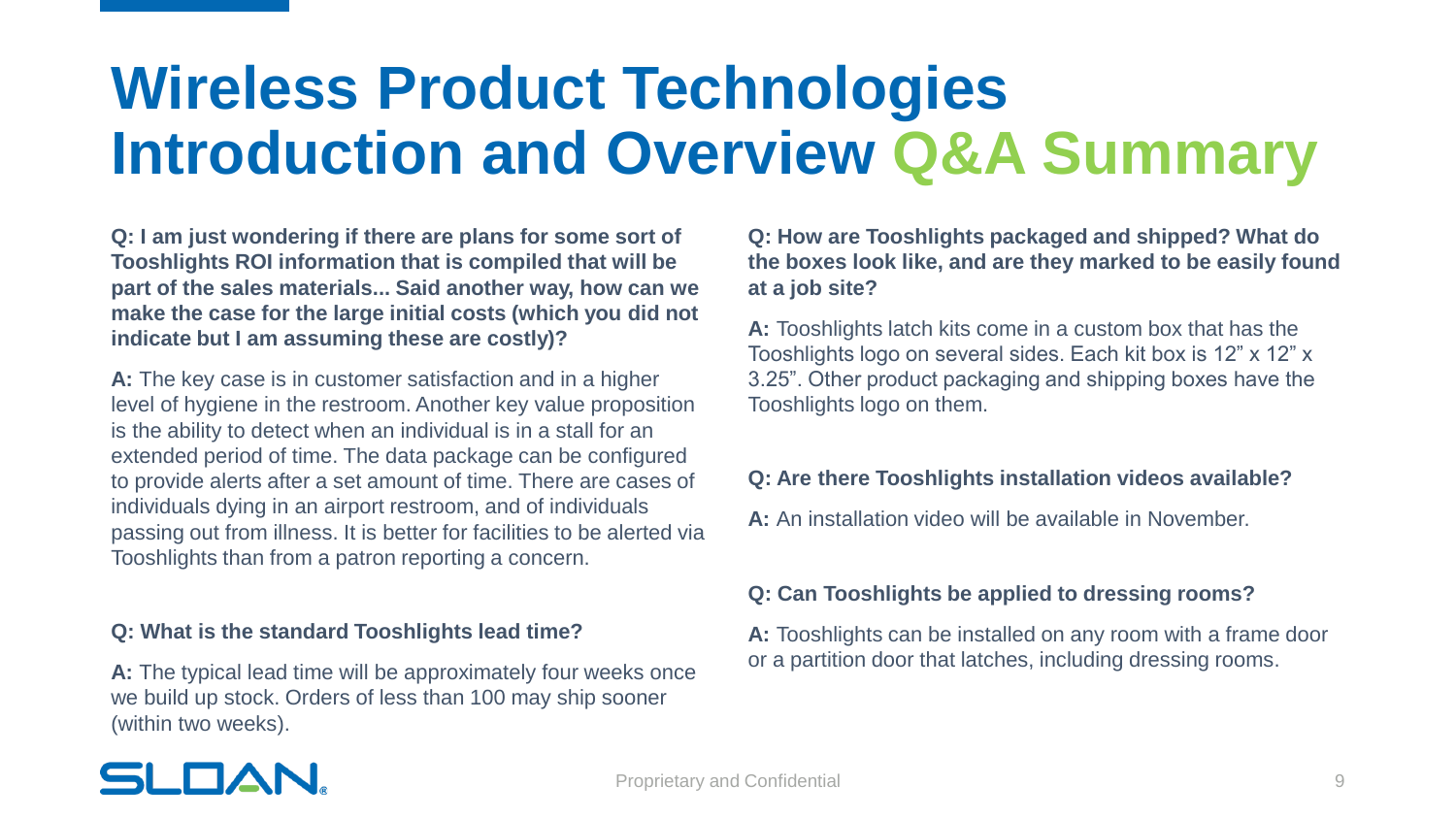**Additional Questions? Please feel free to contact Sloan Customer Service or Technical Support.**

#### **Sloan Customer Care Center**

Phone: 800.982.5839

Hours: 7:00 AM - 5:00 PM (CST) Monday – Friday

[customer.service@sloan.com](mailto:customer.service@sloan.com)

#### **Sloan Technical Support**

P: 888.756.2614

F: 800.737.3061

[techsupport@sloan.com](mailto:techsupport@sloan.com)